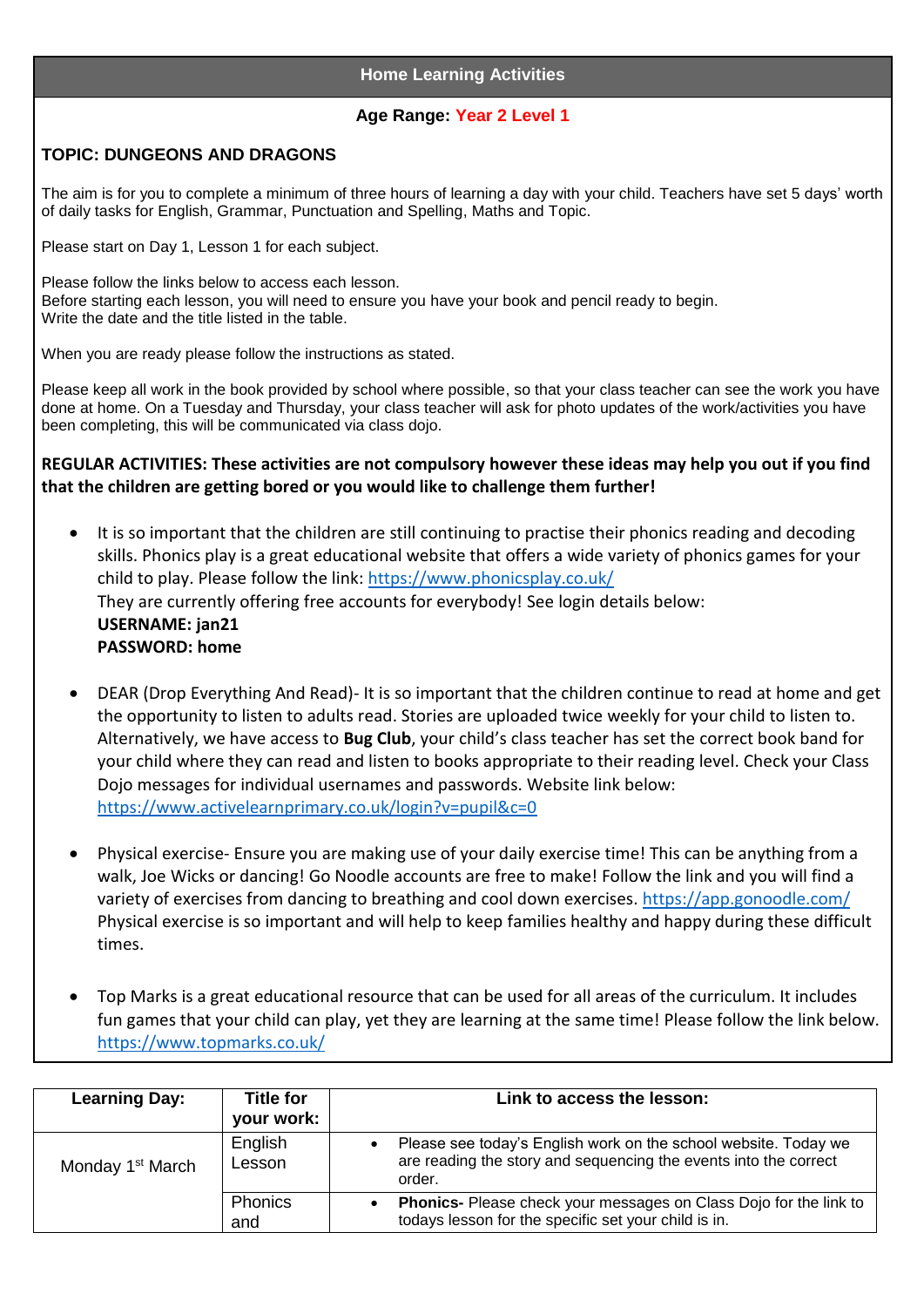|                               | Handwriting<br>Lesson                   | <b>Handwriting-</b> Use the worksheet for the letter formation $ \mu$ .                                                                                                                                                                                                                                                                                                                                                                                             |
|-------------------------------|-----------------------------------------|---------------------------------------------------------------------------------------------------------------------------------------------------------------------------------------------------------------------------------------------------------------------------------------------------------------------------------------------------------------------------------------------------------------------------------------------------------------------|
|                               |                                         | Complete the first part of the worksheet practicing the letter $\mathcal{L}$                                                                                                                                                                                                                                                                                                                                                                                        |
|                               |                                         | and <b><i>JUU</i></b> .                                                                                                                                                                                                                                                                                                                                                                                                                                             |
|                               | <b>Maths</b><br>Lesson                  | Watch the video about reading and writing numbers to 100 and<br>$\bullet$<br>complete the first part of the worksheet.<br>https://vimeo.com/454750427<br>Then, watch the video about counting objects to 100 and complete<br>the second part of the worksheet. https://vimeo.com/454750186                                                                                                                                                                          |
|                               | <b>Topic</b><br>Lesson-<br><b>Music</b> | Follow the link below to llearn about lots of different ways to use our<br>$\bullet$<br>voice and decide which voice is best for a particular song.<br>https://classroom.thenational.academy/lessons/exploring-different-<br>ways-to-use-your-voice-6wrk8c                                                                                                                                                                                                          |
|                               |                                         |                                                                                                                                                                                                                                                                                                                                                                                                                                                                     |
| Tuesday 2 <sup>nd</sup> March | English<br>Lesson                       | Please see today's English work on the school website. Today we<br>$\bullet$<br>are creating a story map of Rapunzel.                                                                                                                                                                                                                                                                                                                                               |
|                               | Phonics<br>and                          | Phonics- Please check your messages on Class Dojo for the link to<br>$\bullet$<br>todays lesson for the specific set your child is in.                                                                                                                                                                                                                                                                                                                              |
|                               | Handwriting<br>Lesson                   | <b>Handwriting-</b> Use the worksheet for the letter formation $-\lambda\lambda$ .                                                                                                                                                                                                                                                                                                                                                                                  |
|                               |                                         | Complete the second part of the worksheet practicing the letter pairs                                                                                                                                                                                                                                                                                                                                                                                               |
|                               |                                         | and words-mu, un, nut, hunt, tunic,                                                                                                                                                                                                                                                                                                                                                                                                                                 |
|                               |                                         | until.                                                                                                                                                                                                                                                                                                                                                                                                                                                              |
|                               | <b>Maths</b><br>Lesson                  | Watch the video about representing numbers to 100 activity and join<br>٠<br>in with the activities on the video. https://vimeo.com/455403280<br>There is no worksheet for today, the activities are on the video so<br>you will just need some paper and your pencil to complete them. You<br>can pause the video whenever you like to give you more time to<br>complete the activities.                                                                            |
|                               | Topic<br>Lesson-<br>Geography           | Begin by seeing if you can remember any geographical features that<br>you learnt about last week and write them down in the box.<br>Read through the information and physical and human geographical<br>features and remind yourself of what an aerial photograph is.<br>Then, use the word bank to help you spot and label geographical<br>features (human and physical) on the worksheet.<br>Have a go at the end at sorting the features into the correct group. |
|                               |                                         |                                                                                                                                                                                                                                                                                                                                                                                                                                                                     |
| Wednesday 3rd March           | English<br>Lesson                       | Please see today's English work on the school website. Today we<br>$\bullet$<br>are creating a wanted poster for the evil witch!                                                                                                                                                                                                                                                                                                                                    |
|                               | Phonics<br>and<br>Handwriting           | Phonics- Please check your messages on Class Dojo for the link to<br>$\bullet$<br>todays lesson for the specific set your child is in.                                                                                                                                                                                                                                                                                                                              |
|                               | Lesson                                  | <b>Handwriting-</b> Use the worksheet for the letter formation $-\mathcal{N}$ .                                                                                                                                                                                                                                                                                                                                                                                     |
|                               |                                         | Complete the first part of the worksheet practicing the letter $\mathcal N$                                                                                                                                                                                                                                                                                                                                                                                         |
|                               |                                         | and VV.                                                                                                                                                                                                                                                                                                                                                                                                                                                             |
|                               | <b>Maths</b><br>Lesson                  | Watch the video about representing numbers to 100 and complete<br>$\bullet$<br>the worksheet into the book provided. https://vimeo.com/455403910                                                                                                                                                                                                                                                                                                                    |
|                               | Topic<br>Lesson-<br>Computing           | Today in computing we are going to applying the skills we learnt last<br>$\bullet$<br>week, to use a search engine effectively to answer questions about<br>dinosaurs.<br>Please follow the link to Purple Mash and read through the<br>$\bullet$<br>PowerPoint 2DO on how to search on the internet.                                                                                                                                                               |
|                               |                                         | <b>Effective Internet Searches PowerPoint</b>                                                                                                                                                                                                                                                                                                                                                                                                                       |